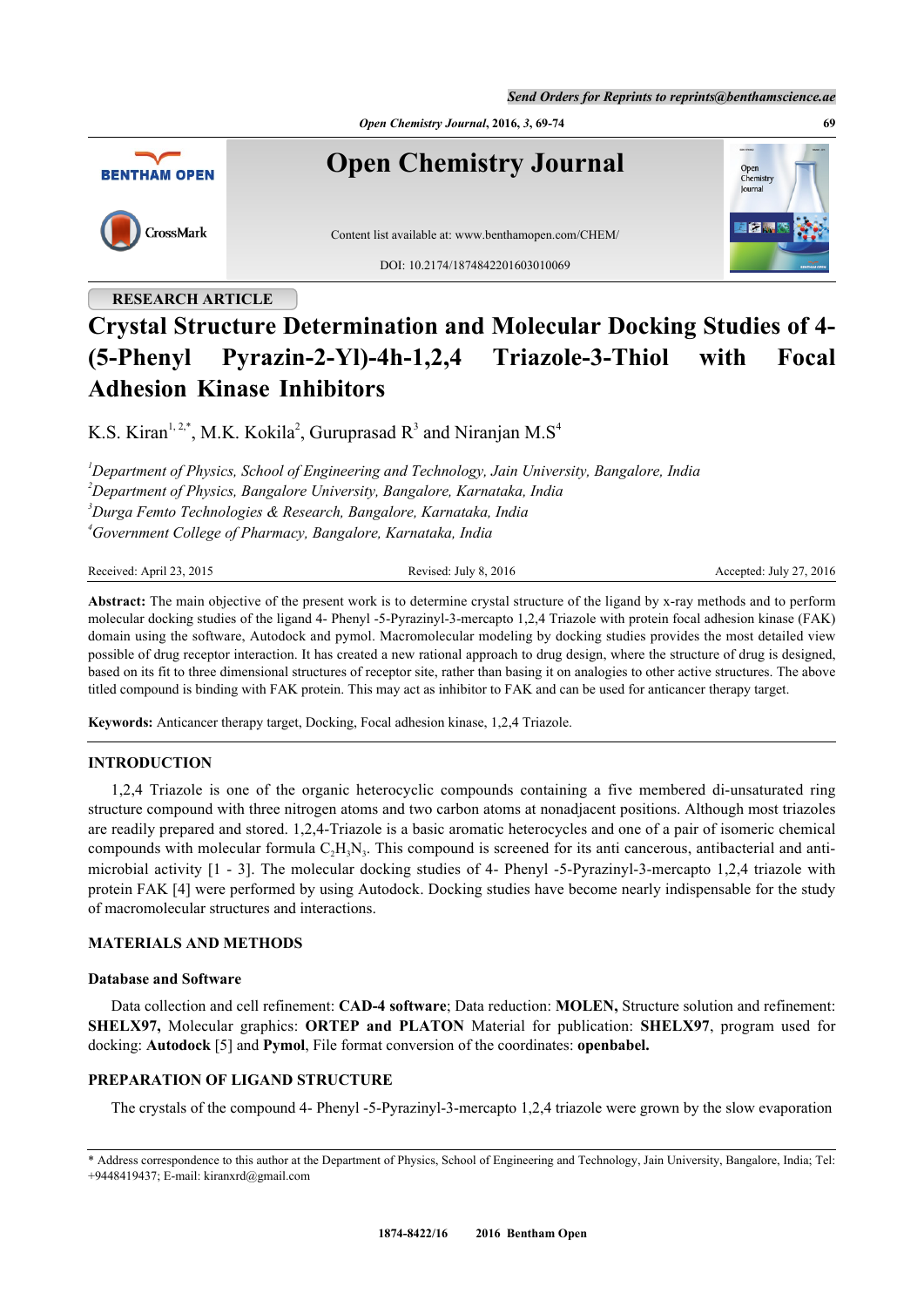<span id="page-1-0"></span>technique using ethanol as solvent. The x-ray intensity data of the crystals was collected on a Bruker smart CCD diffractometer graphite monochromatic Mok**α** radiation. From the diffraction data,it was seen that the title molecule  $C_{12}H_9N_5S$  crystallizes in monoclinic space group P2<sub>1</sub>/c with unit cell dimensions, a=9.630(4) Å b=15.023(6) Å c=9.022 (4) Å and Z=4. The ortep diagram [[6,](#page-4-4) [7\]](#page-4-5) of the ligand showing 50% probability displacement ellipsoids is shown in Fig. (**[1](#page-1-0)**). The crystal data of the compound are shown in Table **[1](#page-1-1)**.



**Fig. (1).** Ortep diagram of 4- Phenyl -5-Pyrazinyl-3-mercapto 1,2,4 triazole.

<span id="page-1-1"></span>**Table 1. Crystal data.**

| <b>Identification and CCDC code</b> | PYT3 1016195                                                                                |
|-------------------------------------|---------------------------------------------------------------------------------------------|
| Empirical formula                   | C12 H9 N5 S                                                                                 |
| Formula weight                      | 255.30                                                                                      |
| Temperature                         | 295.15K                                                                                     |
| Wavelength                          | 0.71073 Å                                                                                   |
| Crystal system                      | Monoclinic                                                                                  |
| Space group                         | P2 <sub>1</sub> /c                                                                          |
| <b>Unit cell dimensions</b>         | $a=9.630(4)$ Å $\alpha=90$<br>$b=15.023(6)$ Å $\beta=115.321$<br>$c=9.022(4)$ Å $\gamma=90$ |
| Volume                              | 1179.8(8)A <sup>3</sup>                                                                     |
| z                                   |                                                                                             |
| <b>Calculated density</b>           | 1.437Mg/m <sup>3</sup>                                                                      |
| <b>Absorption coefficient</b>       | $0.262$ mm <sup>-1</sup>                                                                    |
| F(000)                              | 528.0                                                                                       |
| Crystal size                        | $0.25 \times 0.15 \times 0.12$                                                              |
| Theta range for data collection     | 4.68 to 51 deg                                                                              |
| <b>Limiting indices</b>             | $-11 \le h \le 11, -18 \le k \le 18, -10 \le l \le 10$                                      |
| Reflections collected / unique      | 11408/2192 [R(int)=0.0157]                                                                  |
| Completeness to theta               | 92.2%                                                                                       |
| <b>Absorption correction</b>        | none                                                                                        |
| <b>Refinement method</b>            | Full matrix least squares on F^2                                                            |
| Data / restraints / parameters      | 2192/0/164                                                                                  |
| Goodness-of-fit on $F^2$            | 1.070                                                                                       |
| Final R indices [I>2sigma(I)]       | $R_1 = 0.0612$ , $wR_2 = 0.1105$                                                            |
| R indices (all data)                | $R_1 = 0.1035$ , w $R_2 = 0.1216$                                                           |
| Absolute structure parameter        | 0.8(2)                                                                                      |
| <b>Extinction coefficient</b>       | 0.0414(3)                                                                                   |
| Largest diff. peak and hole         | $0.19/-0.21$ e Å <sup>-3</sup>                                                              |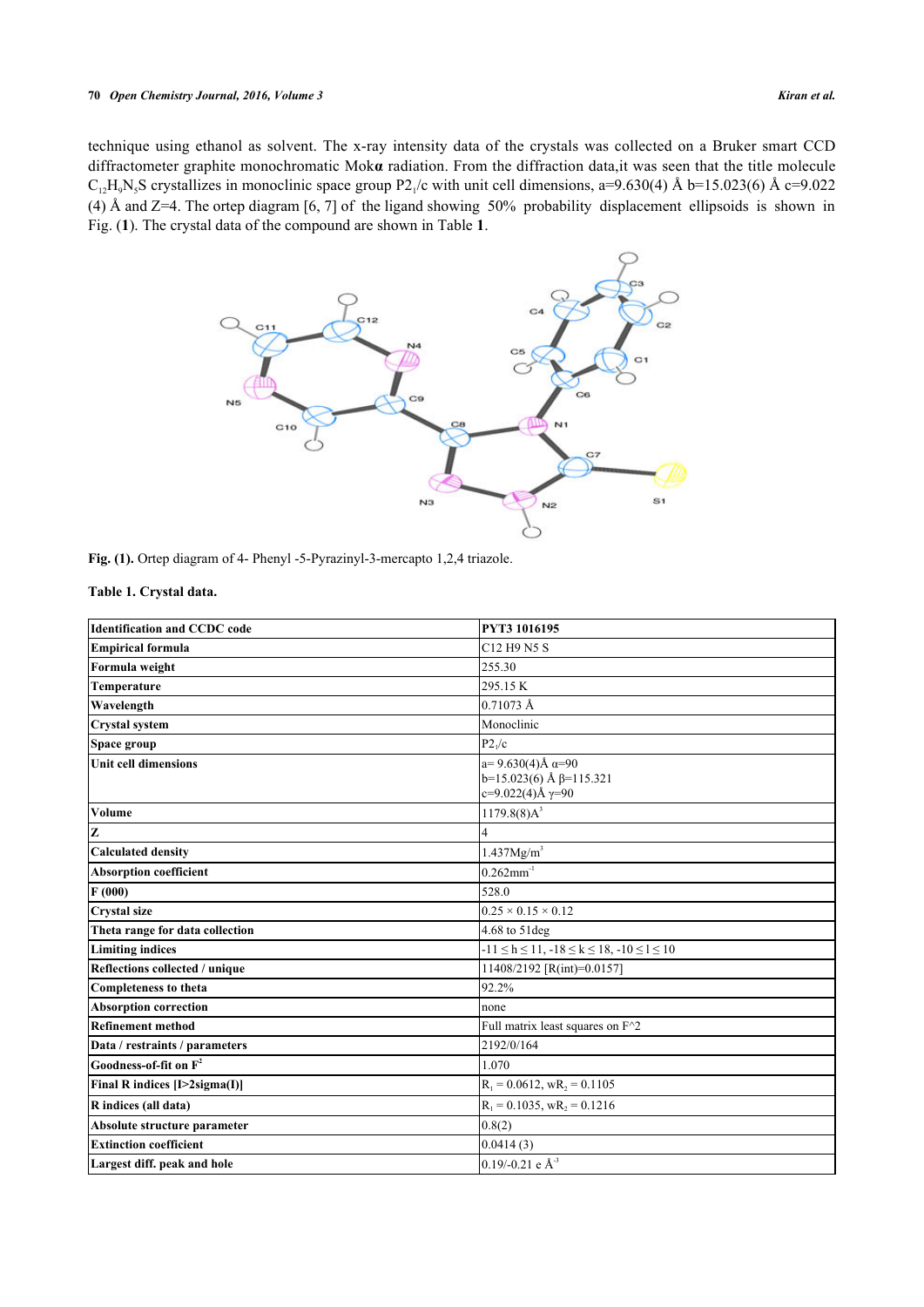#### **PREPARATION OF PROTEIN STRUCTURE**

The 3D structure of FAK (PDB code: 2ETM) [\[8](#page-4-6)] was downloaded from the protein data bank. By adding the polar hydrogen bond to the receptor FAK which is required to convert PDB to PDBQT format. The water molecules around the ligand and cofactors were removed from the protein.

## **PROTEIN LIGAND INTERACTION**

Docking allows the user to virtually screen a database of compounds and predict the strongest binders based on various scoring functions. The docking analysis of the ligand 4-Phenyl-5-pyrazinyl-3-mercapto-1,2,4 triazole (PYT3) and their analogs with focal adhesion kinase receptor was carried by using Autodock 4.2 and FlexX docking software. The reference ligand 7PY (7-Pyridin-2-Yl-N-(3,4,5-Trimethoxyphenyl)-7h-Pyrrolo[2,3-D] pyrimidin-2-Amine) was selected for the binding site analysis [[9,](#page-4-7) [10\]](#page-4-8). Docking of the protein ligand complex was mainly targeted at the predicted active site. The interaction was carried out to find the favorable binding geometries of the ligand with the protein. The selected residues of the receptor were defined to be part to the binding site. The molecules binding to a receptor, ideally must inhibit its function, and thus act as drug [\[11](#page-4-9)]. The collection of 1,2,4 triazole derivatives and receptor complexes was identified *via* docking. Molecular docking was carried out to find the favorable binding geometries of the ligand with the protein. 1,2,4 triazole derivatives were then docked at predicted active site of FAK, using Autodock4.2 (Lemarkian Genetic Algorithm) and Flexx (Incremental Docking Algorithm). The pose received with the highest dock score from Flexx as well as lowest binding free energy from Autodock4 was then selected for further analysis [[12\]](#page-4-10). The best binding pose at the binding site is shown in Figs. (**[2](#page-2-0)**-**[4](#page-3-0)**). Table **[2](#page-3-1)** shows different binding energies for different conformations of the ligand.

<span id="page-2-0"></span>

**Fig. (2).** Binding pose of ligand in binding site using flex.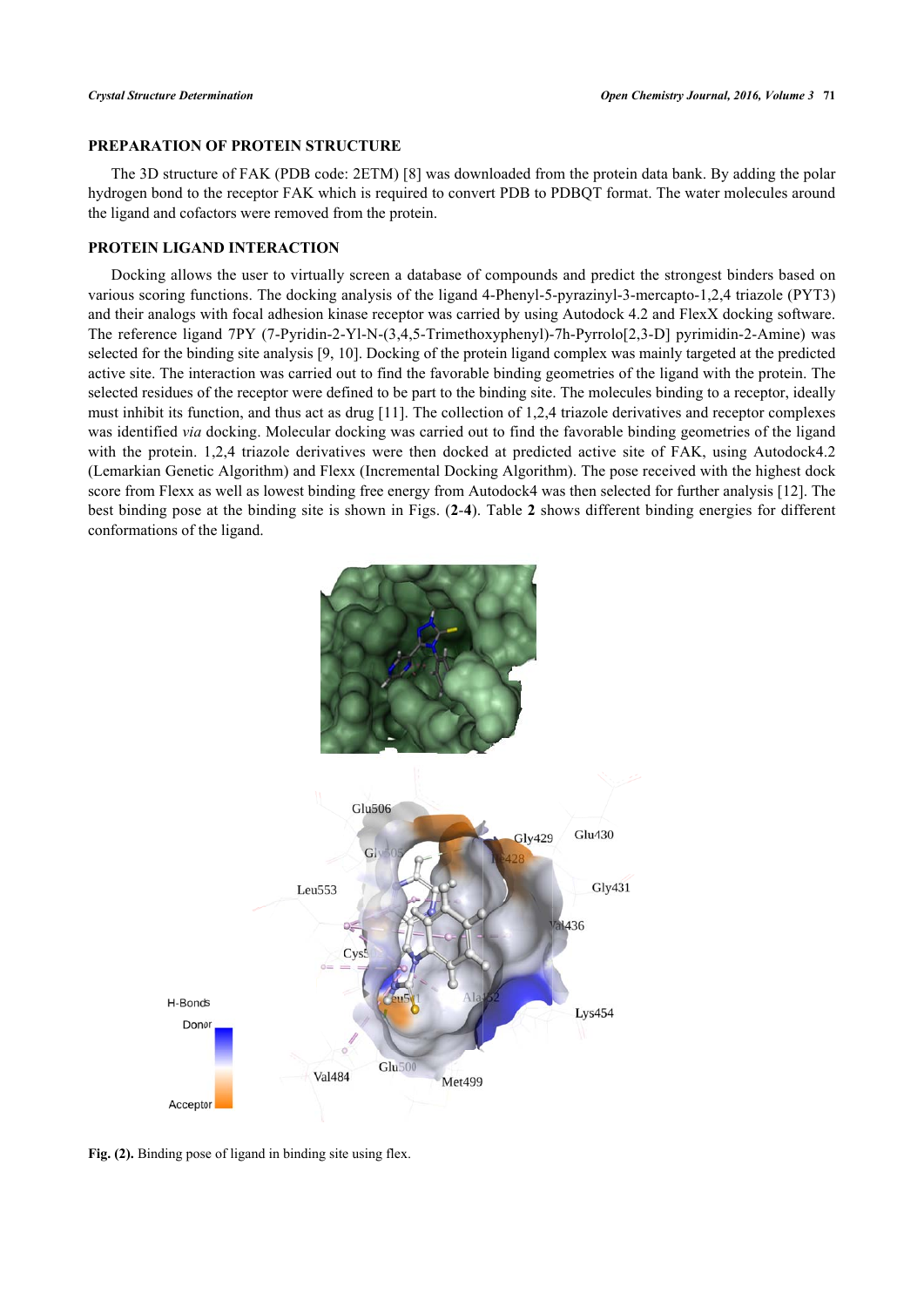<span id="page-3-1"></span>

|  | Table 2. Best docking pose energy for ligand PyT3 with AutoDock. |  |  |  |
|--|------------------------------------------------------------------|--|--|--|
|  |                                                                  |  |  |  |

| <b>Pose fitnees</b> | <b>Binding energy</b><br>Kcal/mol | <b>Intermol energy</b> | <b>Inhibition constant</b><br>μM | Interacting residues of amino<br>acids                             |  |  |
|---------------------|-----------------------------------|------------------------|----------------------------------|--------------------------------------------------------------------|--|--|
|                     | $-5.7$                            | $-6.29$                | 66.68                            |                                                                    |  |  |
|                     | $-5.69$                           | $-6.28$                | 68.02                            | LEU503, GLY505, CYS502,<br>LEU501, GLU500, ALA452<br><b>VAL436</b> |  |  |
|                     | $-5.65$                           | $-6.24$                | 72.45                            |                                                                    |  |  |
| 4                   | $-5.62$                           | $-6.22$                | 75.42                            |                                                                    |  |  |
|                     | $-5.6$                            | $-6.2$                 | 78.35                            |                                                                    |  |  |
| n                   | $-5.15$                           | $-5.74$                | 168.94                           |                                                                    |  |  |
|                     | $-5.06$                           | $-5.66$                | 193.97                           |                                                                    |  |  |
| 8                   | $-5$                              | $-5.6$                 | 214.69                           |                                                                    |  |  |
| Q                   | $-4.83$                           | $-5.43$                | 287.10                           |                                                                    |  |  |
| 10                  | $-4.32$                           | $-4.92$                | 676.75                           |                                                                    |  |  |



<span id="page-3-0"></span>**Fig. (3).** Binding pose of ligand in binding site using Autodock.



**Fig. (4).** The pharmacophore of the protein interacting with the ligand; residues forming hydrogen bonding.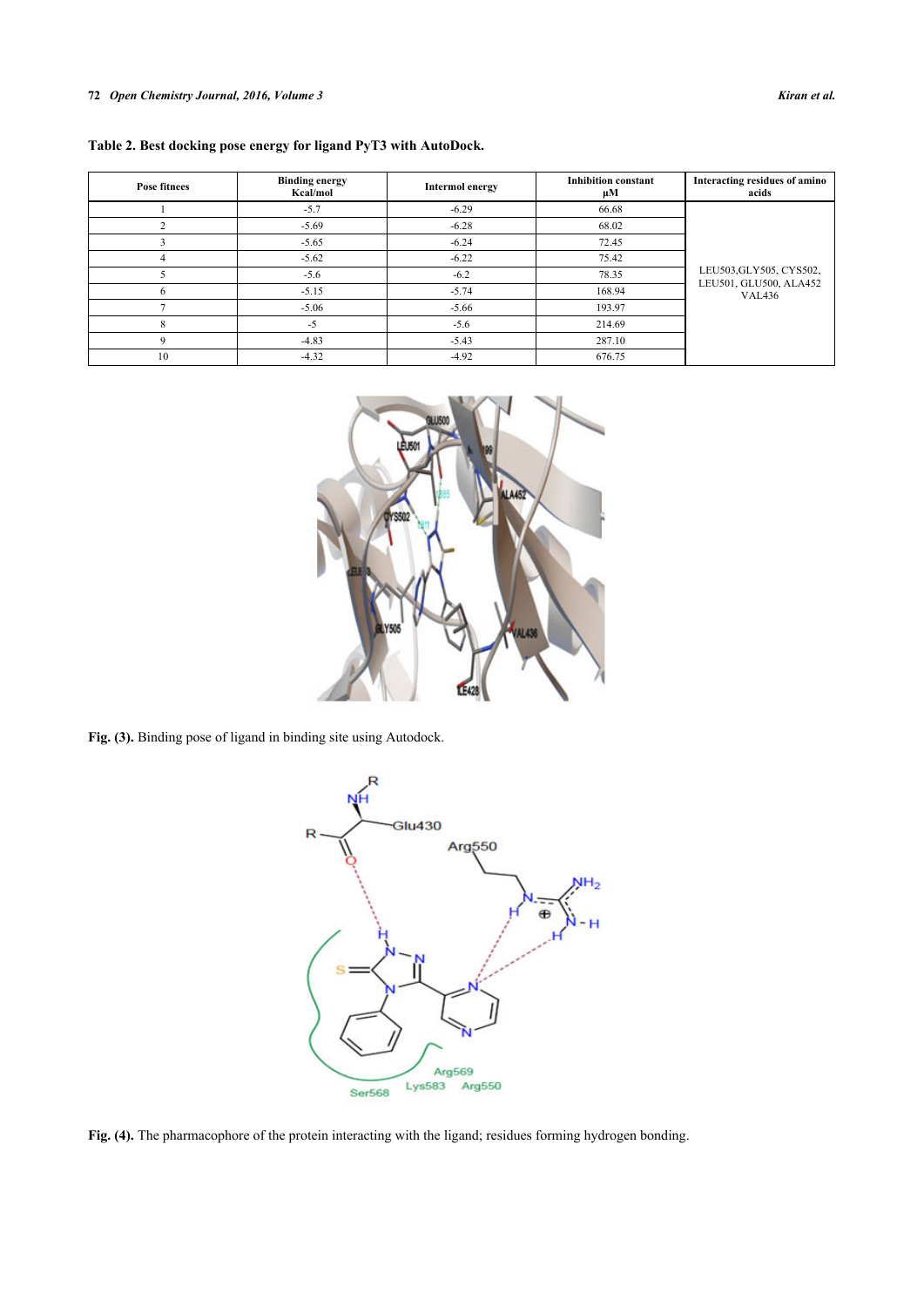# **RESULTS AND DISCUSSION**

The docking result showed the best 10 binding sites. The best dock energy -5.7 kcal/mol was campared with the reference ligand (7PY) and the docked energy was -5.87 kcal/mol, which showed that the protein ligand interactions are good fit with the target protein. The molecular docking studies shows good affinity of the ligand towards the protein. The higher the negative value of the energy of binding, the better is the affinity of the molecule to the receptor. The intermolecular interactions between the ligand and the protein were investigated. 1,2,4 Triazole for the most part, subsists in the 1H-1,2,4 triazole tautomeric form and the 4H-1,2,4 triazole form does not exist nor in solid state neither in solution form. In general amino substituted 1,2,4 triazoles were electronically preferred in a tautomeric equilibrium dominantly in 1H form [[13](#page-5-0)]. In the crystal lattice there were two intermolecular interactions, one potentially weak intramolecular and some  $C$ -π....π super molecular interactions [\[14\]](#page-5-1). In the solid state, supermolecular interactions stabilize the crystal structures.

#### **CONCLUSION**

The intermolecular interactions between the ligand and the protein were investigated. The synthesized chemical compound showed a good fit with the protein. Thus the bioactive compound interacting with the target can be used as a potent inhibitor to block the action of FAK protein. The docked value can be considered for further analysis.

#### **CONFLICT OF INTEREST**

The authors confirm that this article content has no conflict of interest.

#### **ACKNOWLEDGEMENTS**

The author would like to thank to Prof.T.N.Guru Row, SSCU, IISC, Bangalore for providing the XRD facility. The author also thanks to Director, SET, Jain University, Bangalore for support and encouragement for my work.

### **REFERENCES**

- <span id="page-4-0"></span>[1] Mathew, V.; Keshavayya, J.; Vaidya, V.P. Heterocyclic system containing bridgehead nitrogen atom: synthesis and pharmacological activities of some substituted 1,2,4-triazolo[3,4-b]-1,3,4-thiadiazoles. *Eur. J. Med. Chem.,* **2006**, *41*(9), 1048-1058. [\[http://dx.doi.org/10.1016/j.ejmech.2006.03.018](http://dx.doi.org/10.1016/j.ejmech.2006.03.018)] [PMID: [16822595\]](http://www.ncbi.nlm.nih.gov/pubmed/16822595)
- [2] John, H.K.; John, M.B. *Wilson and Gisvold's; Text Book of Organic Medical and Pharmaceutical Chemistry*, 11<sup>th</sup> ed.; Lippincott Williams and Wilkins: Philadelphia, **2004**, pp. 1-4.
- <span id="page-4-1"></span>[3] Purohit, M.N.; Pujar, G.; Manohar, K.V.; Udupi, R.H.; Vijayakumar, G.S. Synthesis and antimicrobial activity of N-N- Bis{3-subsituted-5 mercapto1,2,4 triazole-4-yl}butane1,4-dicarboxamide derivatives. *Indian J. Heterocycl. Chem.,* **2006**, *16*, 93-94.
- <span id="page-4-2"></span>[4] André, E.; Becker-André, M. Expression of an N-terminally truncated form of human focal adhesion kinase in brain. *Biochem. Biophys. Res. Commun.,* **1993**, *190*(1), 140-147. [\[http://dx.doi.org/10.1006/bbrc.1993.1022](http://dx.doi.org/10.1006/bbrc.1993.1022)] [PMID: [8422239\]](http://www.ncbi.nlm.nih.gov/pubmed/8422239)
- <span id="page-4-3"></span>[5] Morris, G.M.; Huey, R.; Lindstrom, W.; Sanner, M.F.; Belew, R.K.; Goodsell, D.S.; Olson, A.J. AutoDock4 and AutoDockTools4: Automated docking with selective receptor flexibility. *J. Comput. Chem.,* **2009**, *30*(16), 2785-2791. [\[http://dx.doi.org/10.1002/jcc.21256](http://dx.doi.org/10.1002/jcc.21256)] [PMID: [19399780\]](http://www.ncbi.nlm.nih.gov/pubmed/19399780)
- <span id="page-4-4"></span>[6] Farrugia, L.J. ORTEP3 for Windows- A version of OrtepIII with a graphical user interface. *J. Appl. Cryst.,* **1997**, *30*, 565. [\[http://dx.doi.org/10.1107/S0021889897003117](http://dx.doi.org/10.1107/S0021889897003117)]
- <span id="page-4-5"></span>[7] Farrugia, L.J. WinGX suite for small-molecule single-crystal crystallography. *J. Appl. Cryst.,* **1999**, *32*, 837-838. [\[http://dx.doi.org/10.1107/S0021889899006020](http://dx.doi.org/10.1107/S0021889899006020)]
- <span id="page-4-6"></span>[8] Andersen, C.B.; Ng, K.; Vu, C.; Ficarro, S.; Choi, H.-S.; Gray, N.; He, Y.; Lee, C.C. Crystal Structure of Focal Adhesion Kinase Domain Complexed with ATP and novel 7H- Pyrrolo [2,3-d] pyrimidine scaffolds. (to be Published).
- <span id="page-4-7"></span>[9] Rand, H.P.; Dale, M.M.; Ritter, M.M.; Moore, P.K. *Pharmocology,* 5 th ed.; NewYork, **2003**, pp. 51-63.
- <span id="page-4-8"></span>[10] Golubovskaya, V.M.; Kweh, F.A.; Cance, W.G. Focal adhesion kinase and cancer. *Histol. Histopathol.,* **2009**, *24*(4), 503-510. [PMID: [19224453\]](http://www.ncbi.nlm.nih.gov/pubmed/19224453)
- <span id="page-4-9"></span>[11] Srivastava, V.; Kumar, A.; Mishra, B.N.; Siddiqi, M.I. Molecular docking studies on DMDP derivatives as human DHFR inhibitors. *Bioinformation,* **2008**, *3*(4), 180-188. [\[http://dx.doi.org/10.6026/97320630003180\]](http://dx.doi.org/10.6026/97320630003180) [PMID: [19238244](http://www.ncbi.nlm.nih.gov/pubmed/19238244)]
- <span id="page-4-10"></span>[12] Kramer, B.; Rarey, M.; Lengauer, T. Evaluation of the FLEXX incremental construction algorithm for protein-ligand docking. *Proteins,* **1999**, *37*(2), 228-241. [\[http://dx.doi.org/10.1002/\(SICI\)1097-0134\(19991101\)37:2<228::AID-PROT8>3.0.CO;2-8](http://dx.doi.org/10.1002/(SICI)1097-0134(19991101)37:2<228::AID-PROT8>3.0.CO;2-8)] [PMID: [10584068\]](http://www.ncbi.nlm.nih.gov/pubmed/10584068)